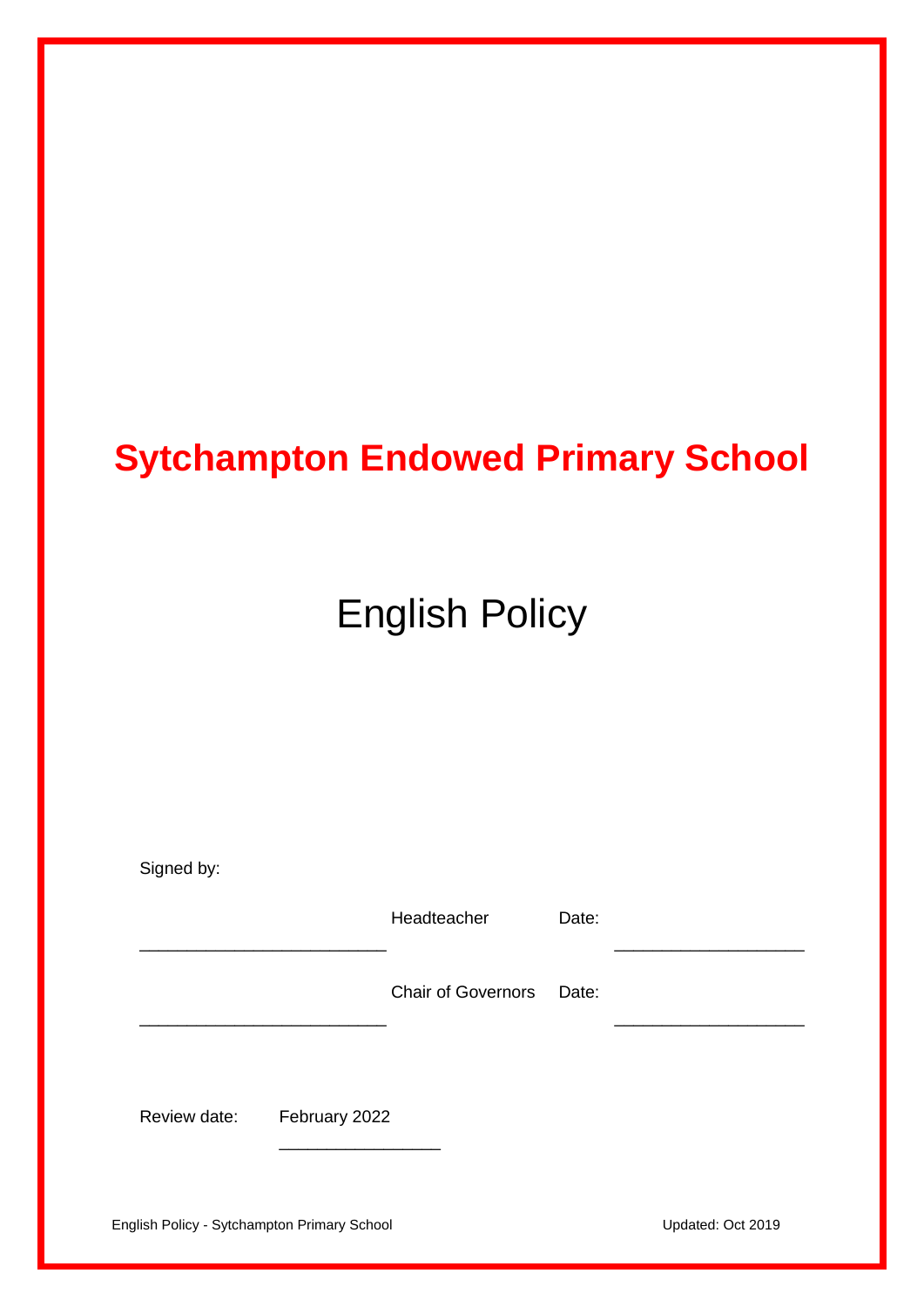At Sytchampton Primary School we believe that providing pupils with a wellbalanced, enriching and engaging English curriculum will aid them in developing into self-assured communicators.

#### **Aims and Objectives**

Our aims in teaching English are that all children should:

- develop positive attitudes towards books so that reading is a pleasurable activity.
- read a varied selection of texts whilst gaining an increased level of fluency, understanding and appropriate intonation.
- develop a range of reading strategies for approaching reading: using and applying phonological, contextual, grammatical and graphic knowledge.
- use reading as a means of gathering information to support their learning throughout the entire curriculum. (topic themes)
- write in different contexts and for different purposes and audiences, including themselves.
- write with increasing awareness of the conventions of grammar, punctuation and spelling.
- form letters correctly, leading to a cursive, fluent and legible handwriting style.
- develop listening and comprehension skills through a variety of means including reciprocal and non-reciprocal situations.
- express opinions, articulate feelings and formulate appropriate responses to increasingly complex questions and instructions.

#### **The Teaching of English**

To ensure that there is adequate time for developing literacy skills, each class has:

- An English lesson 4 days a week of at least 60 minutes.
- Guided reading sessions of 30 minutes (each group reading with the teacher once a week) or whole class reading and comprehension.
- In Reception and Year 1 discrete phonics lesson lasting between 15-25 minutes, and where necessary in KS2. In Year 2 daily spelling sessions following 'No-Nonsense' plans. In KS2 five discrete spelling sessions per fortnight lasting between 10 and 20 minutes following 'No-Nonsense' plans.
- In KS1 and KS2 grammar starters are be included in lessons as a starter for lessons and then applied in their writing.
- Opportunities for extra reading (one to one with an adult and peer reading) are planned when appropriate.
- In Reception class, the early years and foundation stage curriculum is followed. Children are given daily opportunities to read and write in small groups and individually.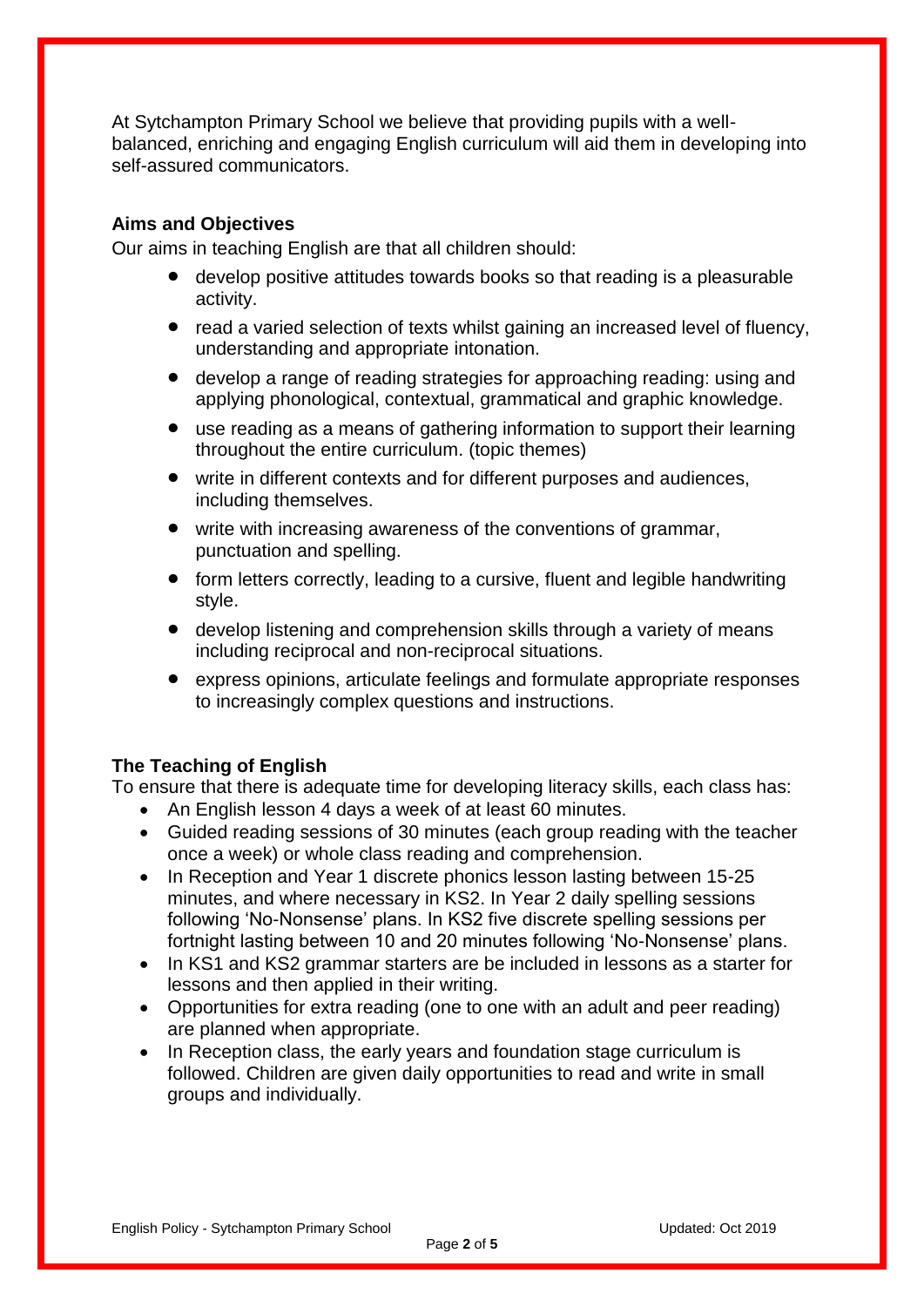#### **Strategies for teaching writing**

Across the school, we use 'Talk for Writing' strategies to provide a sequence of learning. Literacy is taught around a key text/topic. Each genre has an outcome of an edited and published piece of writing from each child. Opportunities for teaching a range of text types arise through carefully chosen texts. Spelling, punctuation and grammar is planned for within each lesson and is applied throughout writing tasks. Before writing, pupils plan their text carefully and spend time orally rehearsing, ensuring that they are confident with the structure and language, allowing them to focus on the transcription. At the end of each teaching sequence children create and edit a piece of writing. Pupils are provided with a range of opportunities to develop their speaking and listening skills through role play, drama, debate, discussion and key stage productions.

#### **Strategies for teaching reading**

In reception and KS1, early reading skills are taught through daily synthetic phonics sessions complimented by the sharing of "real" texts.

When planning for guided reading sessions teachers use a range of text types and resources in the teaching of reading. Banded schemes are used as well as "real" texts, magazines and newspapers. Additional resources such as, comprehension activities and reading test papers are used to provide opportunities for reading for a range of purpose and provide assessment opportunities.

When not reading with a teacher, children are engaged in meaningful reading activities, which, where appropriate, are recorded in their reading record books.

#### **Development of learning and teaching handwriting**

Handwriting is taught throughout the curriculum and once a week in handwriting books. From Year 2, class teachers and pupils will follow a cursive scheme. All pupils will use handwriting books and the teacher should be providing them with verbal feedback throughout the session. Handwriting pens are introduced in key stage 2.

#### **Assessment of English:**

*Formative assessment* occurs throughout every lesson, through discussion, feedback marking, peer marking and evaluation of the pupil's work. At the end of a session, pupils are given the opportunity to edit and self-correct their work and the teacher assesses alongside the lessons L.O. and S.C. At the beginning of each new session, the pupils reflect on yesterday's learning, making improvements and correction and responding to feedback.

*Summative assessment* in reading and writing takes place termly. From Year 1, we assess reading using PIRA test papers which enables us to create a standardised score for every child. An independent piece of writing is also used to update and inform our judgements on pupil tracker. The objectives on here are linked to the assessment framework as outlined by the 2014 curriculum.

#### **Home Reading and Reading Records**

At Sytchampton, a wide range books from a variety of reading schemes are sent home. All books are book banded so that a child receives a text at the correct level. Pupils will have regular opportunities to change their reading books. Parents, pupils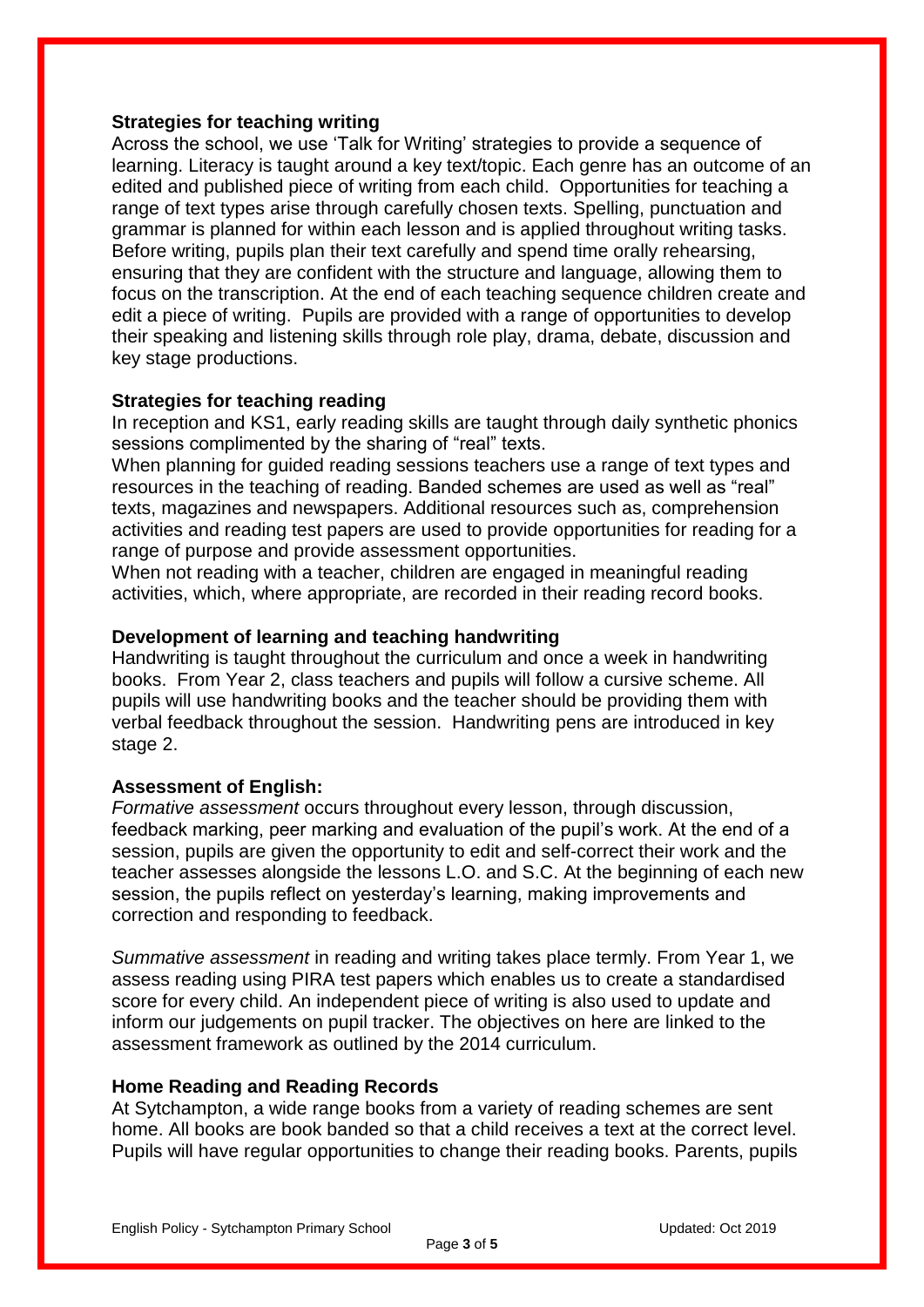and class teachers will use the reading logs to communicate about the pupils reading. Pupils are expected to read regularly with their parent/carer.

### **Monitoring and Evaluation**

The teaching of English is evaluated through the moderation cycle which is created from the School Development Plan feeds into the following years School Development Plan. Governors are kept updated and informed, with the Governor(s) assigned to monitoring English kept abreast of developments, progress and changes within the subject.

# **The Role of the English subject leader**

The Literacy subject leader should:

- ensure that teachers are teaching within the scheme adopted and meeting the requirements of the National Curriculum.
- promote the integration of Literacy within appropriate teaching and learning activities.
- manage the provision and deployment of resources and give guidance on classroom organisation support.
- inspire colleagues to deliver high quality teaching and learning opportunities.
- with guidance from the Headteacher; analyse data to identify strengths and weaknesses in outcomes; planning for improvement accordingly.
- with guidance for the Headteacher; write, monitor and evaluate an action plan for Literacy for the School Development Plan.
- lead INSET within the school, and investigate suitable courses elsewhere.
- act as a contact point between the school and support agencies, including the LA.
- lead the evaluation and review of the school's Literacy policy.
- with guidance from the Headteacher; bid for and manage the budget for this curriculum area.
- monitor and review the Literacy provision within the school.
- Moderate with other schools in Worcestershire to check our judgements at all age groups.
- support staff in their own professional development.
- lead workshops for parents and support staff in developing their own.

#### **Inclusion**

Our school is an inclusive school. We aim to make all pupils feel included in all our activities and we focus on high quality first teaching. We recognise the entitlement of all pupils to a balanced, broadly-based curriculum. We have systems in place for early identification of barriers to their learning and participation so that they can engage in school activities with all other pupils. We acknowledge the need for high expectations and suitable targets for all children.

#### **Parents**

We actively involve our parents right from reception when they are introduced to the school in the summer term (before Sept start). We then invite them to a session in September on the teaching of phonics and early reading. All children have a reading record and parents are encouraged to hear their children read at home. Parents are also invited to meetings in preparation for both KS1 and KS2 statutory tests. Parent